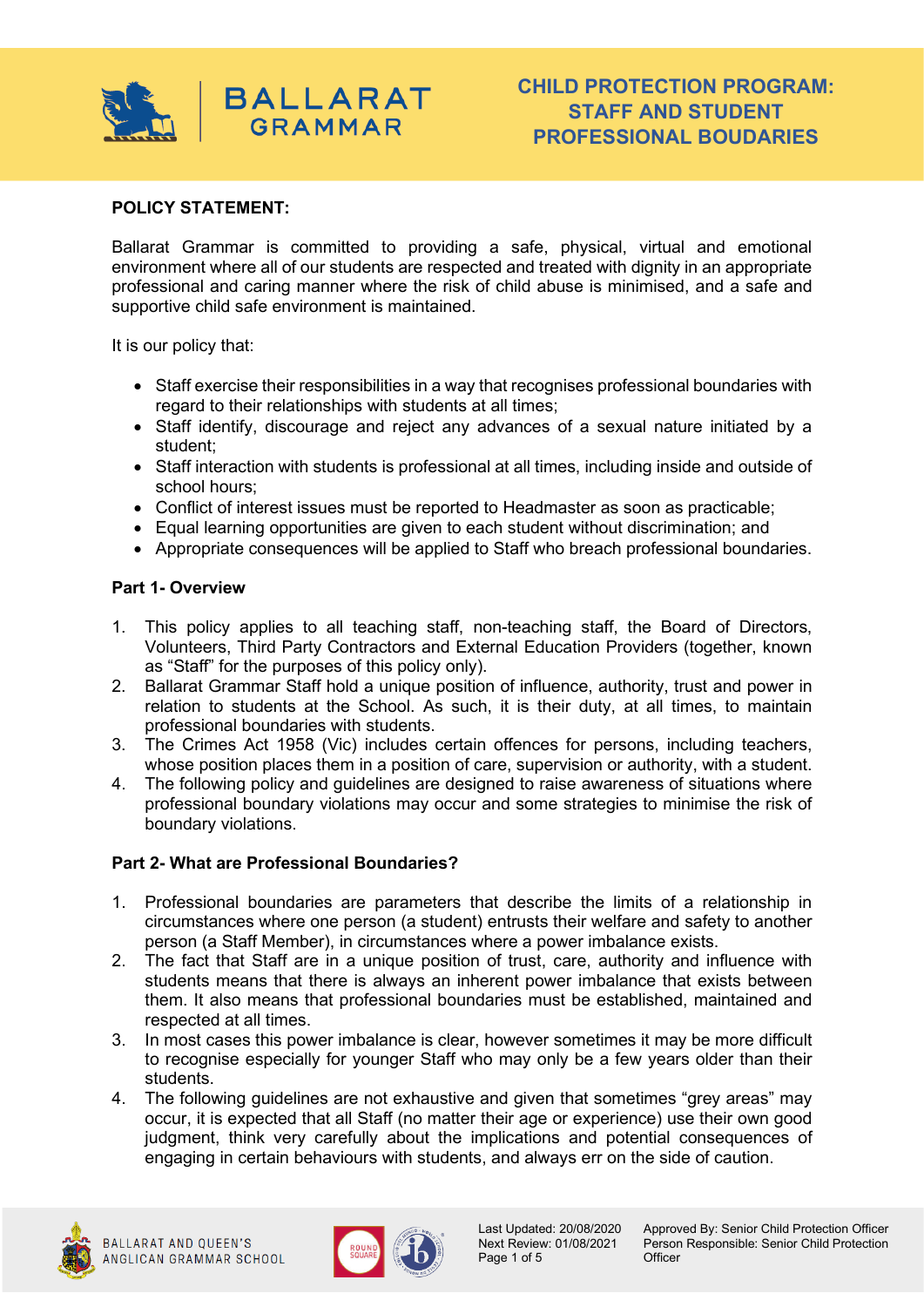

- 5. When unsure about whether professional boundaries are being, or have been, breached, ask yourself:
	- 5.1 Would I modify my behaviour if a colleague was present?
	- 5.2 How would I feel about explaining my actions at a staff meeting?
	- 5.3 Am I sharing information for the student's benefit, or for my benefit?
	- 5.4 Am I dealing with this student differently from others in similar circumstances?
	- 5.5 Is my language or demeanour different from normal when dealing with this particular student?

## **Part 3- Intimate Relationships**

- 1. Staff must not initiate or develop a relationship with any student that is or can be misinterpreted as having a romantic or sexual, rather than professional basis. This is regardless of whether the relationship is consensual, non-consensual or condoned by parents/carers.
- 2. Such relationships have a negative impact on the teaching and learning of students and colleagues and may carry a serious reputational risk for the Staff Member and, in turn, the School.
- 3. The professional relationship of Staff and students may be breached by:
	- 3.1 flirtatious behaviour or dating;
	- 3.2 development of an intimate personal relationship;
	- 3.3 sexual relations;
	- 3.4 the use of sexual innuendo, inappropriate language and/or material with students;
	- 3.5 unwarranted and inappropriate touching;
	- 3.6 unwarranted and inappropriate filming or photography;
	- 3.7 deliberate exposure to sexual behaviour of others (e.g. pornography);
	- 3.8 having intimate contact without a valid context via written or electronic means (e.g. email, letters, telephone, text messages, social media sites or chatrooms);
	- 3.9 going out, whether alone or in company, to social events such as the movies or dinner; and
	- 3.10 exchanging gifts of a personal nature that encourages the formation of an intimate relationship.
- 4. Staff should also be aware that developing or encouraging romantic or sexual relationships with former students (over 18 years of age) within two (2) years of said student ceasing to be in a student/teacher situation with the staff member may violate professional boundaries and are strongly discouraged from doing so.
- 5. The imbalance of power and authority that exists in the Staff/student relationship does not suddenly disappear after the student finishes their schooling. Staff should not assume that they will be protected from disciplinary action by claiming that a relationship began only after the student left the School as there may be a reasonable belief that the emotional intimacy of the relationship developed while the Staff/student relationship existed.

# **Part 4- Personal Relationships**

1. Staff must not initiate or develop a relationship with any student that is or can be perceived or misinterpreted as having a personal rather than professional element. This is regardless of whether the relationship is consensual, non-consensual or condoned by parents or carers.





Page 2 of 5

Last Updated: 20/08/2020 Approved By: Senior Child Protection Officer<br>Next Review: 01/08/2021 Person Responsible: Senior Child Protection Person Responsible: Senior Child Protection<br>Officer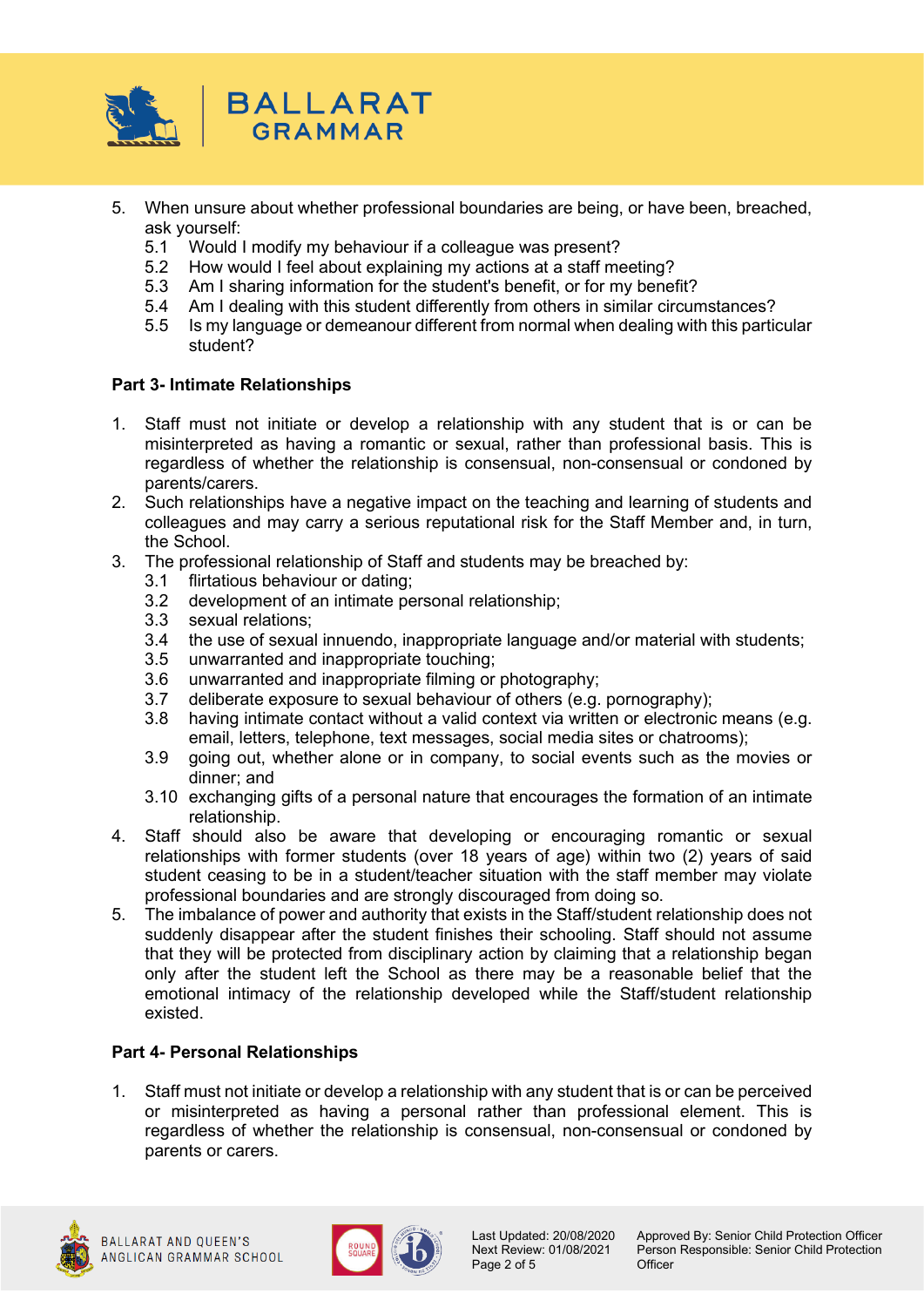

- 2. It is the student's **perception** of Staff behaviour and not the intention of the Staff Member that is important.
- 3. An established and expected professional relationship between Staff and students may be compromised by Staff:
	- 3.1 attending parties or socialising with students outside of organised School events (without parental/carer permission);
	- 3.2 sharing personal details about their private lives with students; and
	- 3.3 meeting with students outside of school hours without permission from the School.
- 4. Staff must recognise at all times that their role is not to be a "friend" or "parent" to a student.

## **Part 5- Fair Learning Opportunities**

- 1. The main focus of teaching is effective student learning and as such, teachers are expected to support their students with their professional expertise so as to offer them the best education in their individual circumstances. The quality of teaching and learning between teachers and students characterises their relationship.
- 2. Teachers should demonstrate their commitment to student learning by:
	- 2.1 maintaining a safe and challenging learning environment that promotes mutual respect;
	- 2.2 recognising and developing each student's abilities, skills and talents by catering to their individual abilities and respecting their individual differences;
	- 2.3 encouraging students to develop and reflect on their own values;
	- 2.4 interacting with students without bias;
	- 2.5 not engaging in preferential treatment;
	- 2.6 not discriminating against any student on the basis of race, sex, sexuality, disability or religious or political conviction; and
	- 2.7 always making decisions in students' best interests.

## **Part 6- Electronic Communications between Staff and Students**

- 1. It is expected that all Staff at the School will adhere to the following guidelines:
	- 1.1 all use of technology should be for educational purposes or for the organisation of co-curricular activities;
	- 1.2 all email communication between staff and students should be via the School email system and reflect a professional staff/student relationship;
	- 1.3 Staff should not communicate with students via text message where it is not in a professional context;
	- 1.4 Staff should not give out their personal telephone numbers or social media contact details;
	- 1.5 Staff are not to accept or request students as 'friends' on social media or otherwise use social media to communicate in any way that is not condoned or approved by the School;
	- 1.6 Staff should not exchange personal pictures with a student;
	- 1.7 teachers are not expected or encouraged to respond to concerns of parents/carers or students on holidays, weekends or in the evening; and
	- 1.8 any student personal contact numbers or other personal contact details made available to the School should only be used for School communications.





Page 3 of 5

Last Updated: 20/08/2020 Approved By: Senior Child Protection Officer<br>Next Review: 01/08/2021 Person Responsible: Senior Child Protection Person Responsible: Senior Child Protection<br>Officer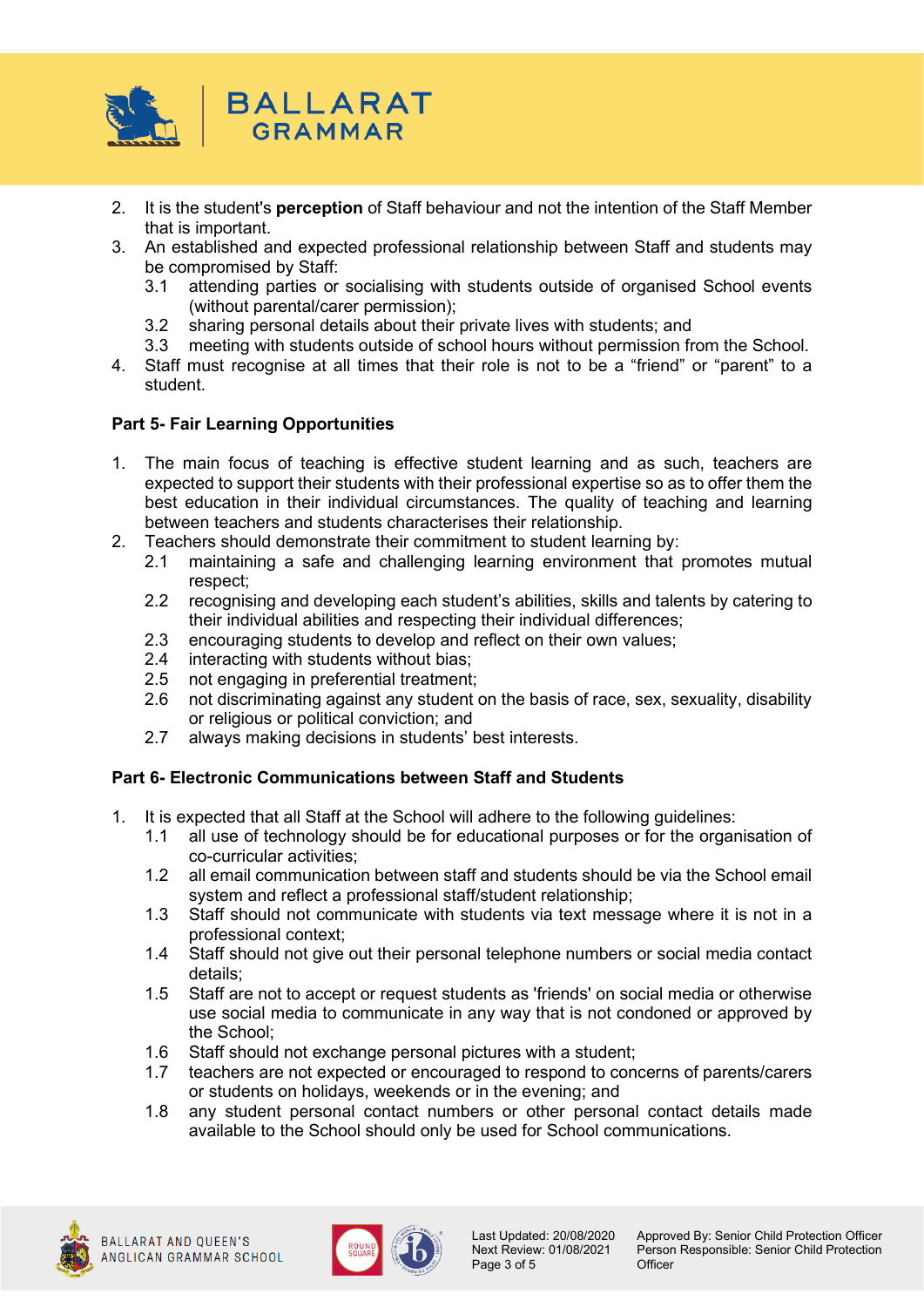

# **Part 7- Physical Contact with Students**

- 1. All Staff should be aware that situations may arise that can be perceived in a manner that was not intended. For this reason, all Staff at the School should adhere to the following guidelines for contact with students both in and outside of School grounds:
	- 1.1 Staff should avoid unnecessary physical contact with students;
	- 1.2 minimal, non-lingering, non-gratuitous physical contact in the context of the situation is acceptable (e.g. congratulatory pat on the back or handshake); and
	- 1.3 contact for sport, drama and dance instruction is acceptable in a class situation but not in a 1:1 situation. If physical contact is required for specific technical instructions, it must be brief and only with the consent of the student. Note that a student may withdraw consent for this contact either verbally or gesturally and staff must remain vigilant whilst engaging in necessary contact situations. Once consent has been withdrawn no further contact can be or should be made.

## **Part 8- Off-Campus Excursions and Camps**

- 1. During off-campus excursions or camps, the same physical contact guidelines apply as well as the following:
	- 1.1 checking of sleeping arrangements, or supervising of students changing should be done, where possible, with another Staff Member present and always in a manner that respects students' privacy and personal space;
	- 1.2 always knock and advise of presence prior to entering a bedroom or dormitory; and
	- 1.3 ensure that while in a bedroom or dormitory a strict Staff/student relationship is upheld and that inappropriate behaviour, such as sitting on a student's bed, is not undertaken.

## **Part 9- Managing Conflicts of Interest**

- 1. Where personal relationships with students such as family relationships and close friendship networks exist, questions of conflicts of interest may arise.
- 2. This may be more prevalent in close or rural communities where professional boundaries may be tested due to the nature and size of the community. In these circumstances, Staff need to be far more diligent in developing and maintaining these boundaries.
- 3. Where a Staff Member feels that a conflict of interest may exist, they should notify the Headmaster, or the Chair of the Board if the conflict involves the Headmaster, and arrangements should be implemented to avoid the conflict situation if possible. For example, the teaching of students by a Staff Member with a conflict should be avoided.
- 4. Any significant decisions relating to these students in the School (such as the appointment of classes or selection in sports teams) should be referred to another Staff Member and endorsed by a supervisor.

## **Part 10- Disclosure of Staff/Student Interactions**

- 1. It is Ballarat Grammar's policy that all Staff are encouraged to declare any interactions with students outside school hours. These interactions may include instances where the Staff Member is:
	- 1.1 related to the student;
	- 1.2 friends with the student's parents or family; and





Page 4 of 5

Last Updated: 20/08/2020 Approved By: Senior Child Protection Officer<br>Next Review: 01/08/2021 Person Responsible: Senior Child Protection Person Responsible: Senior Child Protection<br>Officer